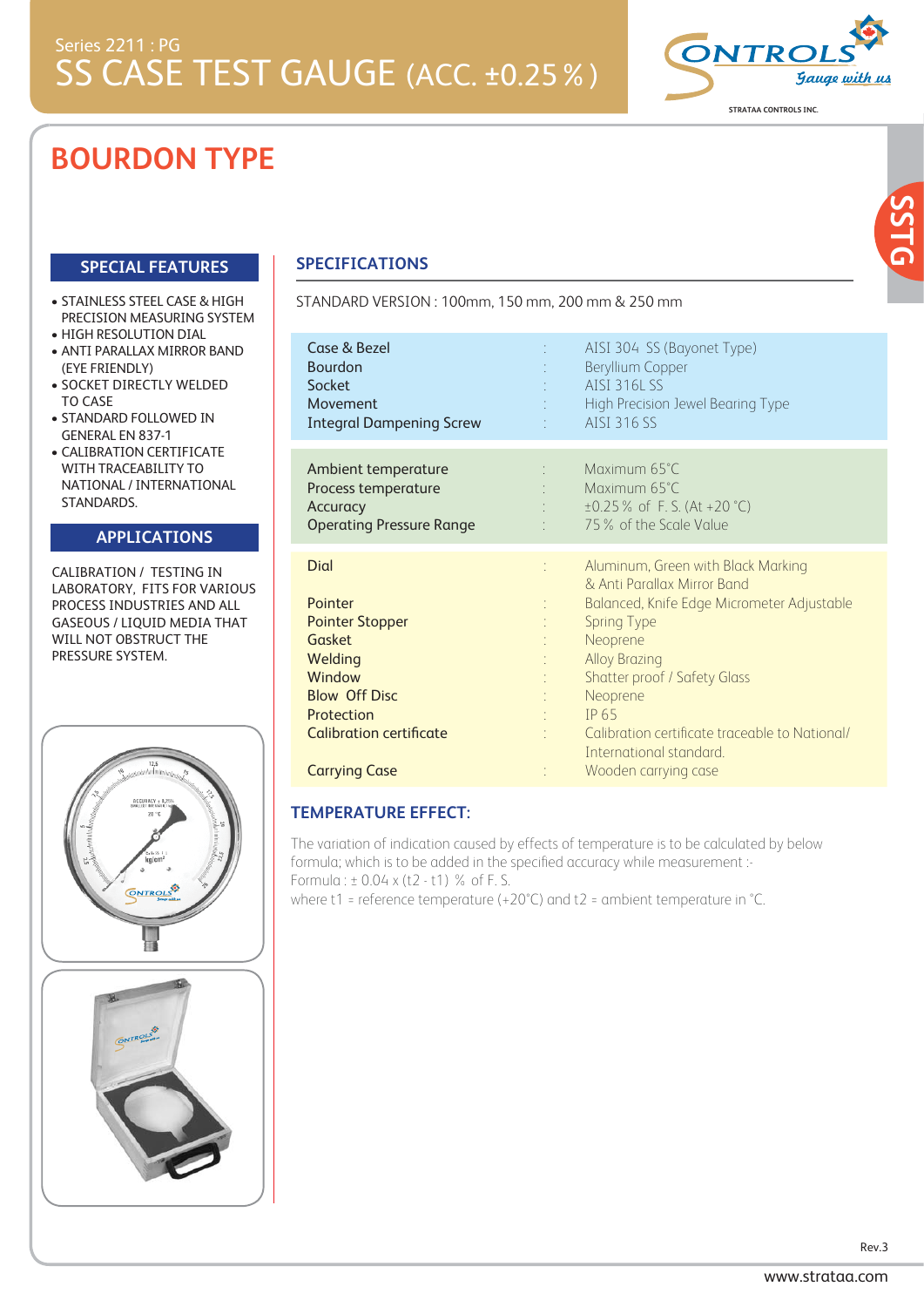## SS CASE TEST GAUGE (ACC. ±0.25%) Series 2211 : PG



# **BOURDON TYPE**



|                   | .<br><b>BMW</b> |      |       |       |    |        |     |     |      |    |     |                                      |
|-------------------|-----------------|------|-------|-------|----|--------|-----|-----|------|----|-----|--------------------------------------|
| <b>NS</b><br>(mm) | Α               | B    | ØC    | ØD    | F  | M      | ØΝ  | ØU  | Н    | ØI | S   | Weight in gram<br>(With W ooden Box) |
| 100               | 112.5           | 45   | 100   | 111   | 22 | 128    | 134 | 118 | 14.5 | 6  | 6   | 720.0                                |
| 150               | 15              | 46.5 | 149   | 161   | 22 | 174.5  | 186 | 168 | 14.5 | 6  | 6   | 1160.0                               |
| 200               | 18              | 49   | 201.5 | 216.5 | 22 | $\sim$ | 245 | 230 | 14.5 | 7  | 1.5 | 2050.0                               |
| 250               | 18              | 52   | 250   | 263   | 22 | 286.5  | 290 | 276 | 14.5 | 7  | 1.5 | 2450.0                               |

1100.0 1975.0  $6400$ 





| <b>NS</b><br>(mm) | Α    | B  | ØC    | ØD    | E  | Weight in gram<br>(With W ooden Box) |
|-------------------|------|----|-------|-------|----|--------------------------------------|
| 100               | 12.5 | 47 | 100   | 111   | 22 | 935.0                                |
| 150               | 15   | 49 | 149   | 161   | 22 | 1075.0                               |
| 200               | 18   | 49 | 201.5 | 216.5 | 22 | 1950.0                               |
| 250               | 18   | 52 | 250   | 263   | 22 | 2350.0                               |



|    | . . |                  |                 | <b>DIVIL L</b> |    |
|----|-----|------------------|-----------------|----------------|----|
| ØC |     | <u>esakasa</u> r | <b>CONSUMER</b> |                | ØD |
|    |     |                  |                 | $-F$           |    |

| ī<br>ī                           | K |
|----------------------------------|---|
| п<br><b>ammapumn</b><br>∿աապասամ |   |
|                                  |   |

A B

120°

A | B | ØC | ØD | E | ØN | ØU | ØI | S

 $\frac{22}{22}$ 22

200 | 18 | 49 | 201.5 | 216.5 | 22 | 245 | 230 | 7 | 1.5

186 134 Ø N

250 18 52 250 263 22 290 276 7 1.5 2480.0

ØN

150 15 49 149 161 22<br>200 18 49 201.5 216.5 22 100 12.5 47 100 111 22

 $200 \mid 18 \mid 49 \mid 201.5 \mid 216.5$ 

NS (mm) **TRA BM**

ØI

150 100

**TYPE**

NS (mm)

> 15 12.5 49 47 149 111 161 100

ØU

 $\alpha c \mid \alpha D$ 

 $A \begin{array}{|c|c|c|c|c|} \hline B & \varnothing C & \varnothing D & E & \text{Weight in gram} \\ \hline \end{array}$  (With W ooden Box)

 $\begin{array}{|c|c|c|c|c|c|c|c|c|c|c|} \hline 18 & 52 & 250 & 263 & 22 & 2375.0 \ \hline \end{array}$ 

ØD ØC

E

5Ð

1160.0 695 2030.0

Weight in gram (With W ooden Box)

**TYPE LBMFF**

S

6 6 5 1

168 118

| <b>NS</b><br>(mm) | Α    | B  | ØC    | ØD    | F  |       | K  | ν   | Weight in gram<br>(With W ooden Box) |
|-------------------|------|----|-------|-------|----|-------|----|-----|--------------------------------------|
| 100               | 12.5 | 47 | 111   | 100   | 22 | 72    | 16 | 108 | 740                                  |
| 150               | 15   | 49 | 161   | 149   | 22 | 106.5 | 16 | 166 | 1120.0                               |
| 200               | 18   | 49 | 210.5 | 201.5 | 22 | 165   | 16 | 208 | 1950.0                               |
| 250               | 18   | 52 | 263   | 250   | 22 | 180   | 30 | 270 | 2300.0                               |

|  | Notes : • Drawings are not to scale. • All Dimensions are in mm. • NS = Nominal Size |  |
|--|--------------------------------------------------------------------------------------|--|
|  |                                                                                      |  |

A

B

. Weights mentioned are approximate and for standard product. Weight can be different after selection of options.